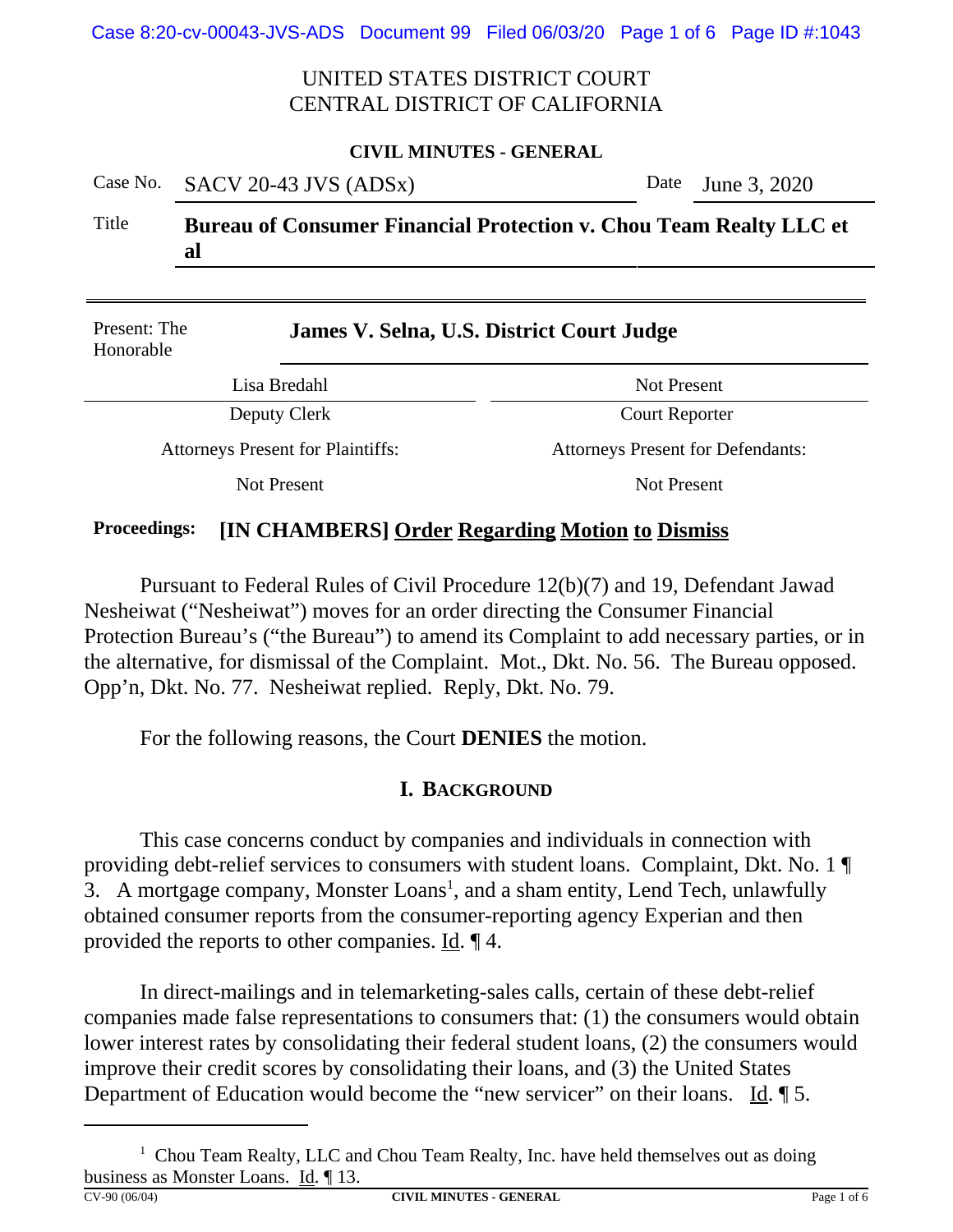Case 8:20-cv-00043-JVS-ADS Document 99 Filed 06/03/20 Page 2 of 6 Page ID #:1044

# UNITED STATES DISTRICT COURT CENTRAL DISTRICT OF CALIFORNIA

#### **CIVIL MINUTES - GENERAL**

|       | Case No. SACV 20-43 JVS $(ADSx)$                                                | Date June 3, 2020 |
|-------|---------------------------------------------------------------------------------|-------------------|
| Title | <b>Bureau of Consumer Financial Protection v. Chou Team Realty LLC et</b><br>al |                   |

Several of these companies also unlawfully charged and collected advance fees. Id. ¶ 6.

Nesheiwat was the chief operating officer of Monster Loans between January 2015 and April 2017. Id. ¶ 35. Nesheiwat exercised substantial managerial responsibility for and control over Monster Loans' business practices. Id. Nesheiwat was a limited partner in five associated companies that offered debt-relief services to consumers with student loans (the "Student Loan Debt Relief Companies"). Id. ¶ 36. He oversaw Monster Loan's purchase of pre-screened lists from Experian for use by the Student Loan Debt Relief Companies in their direct mailings. Id. ¶ 60. Nesheiwat also exercised substantial managerial responsibility and control over one of the companies—Docu Prep Center—and participated in the marketing efforts of the other four companies. Id. ¶¶ 37- 38.

The Bureau brings 11 counts against Nesheiwat, for (1) violations of the Fair Credit Reporting Act (FCRA), (2) collecting advance fees in violation of the Telemarketing Sales Rule (TSR); (3) making misrepresentations in violation of the TSR (regarding lower interest rates); (4) making misrepresentations in violation of the TSR (regarding improved credit scores); (5) making misrepresentations in violation of the TSR (regarding new servicer); (6) providing substantial assistance in violation of the TSR; (7) deception in violation of the Consumer Financial Protection Act (CFPA) (regarding lower interest rates); (8) deception in violation of the CFPA (regarding improved credit scores); (9) deception in violation of the CFPA (regarding new servicer); (10) providing substantial assistance in violation of the CFPA; (11) and for CFPA violations based on violations of the FCRA and TSR. See generally, Complaint.

# **II. LEGAL STANDARD**

Rule 12(b)(7) authorizes district courts to dismiss complaints for failure to join an indispensable party under Rule 19. Fed. R. Civ. P. 12(b)(7).

Rule 19 "provides a three-step process for determining whether the court should dismiss an action for failure to join a purportedly indispensable party." United States v. Bowen, 172 F.3d 682, 688 (9th Cir. 1999). First, the court must determine whether the absent party is "necessary."  $\underline{\text{Id}}$ . (citing Fed. R. Civ. P. 19(a)). Second, if the absent party is "necessary," the court must determine whether joinder is "feasible." Id. (citing Fed. R.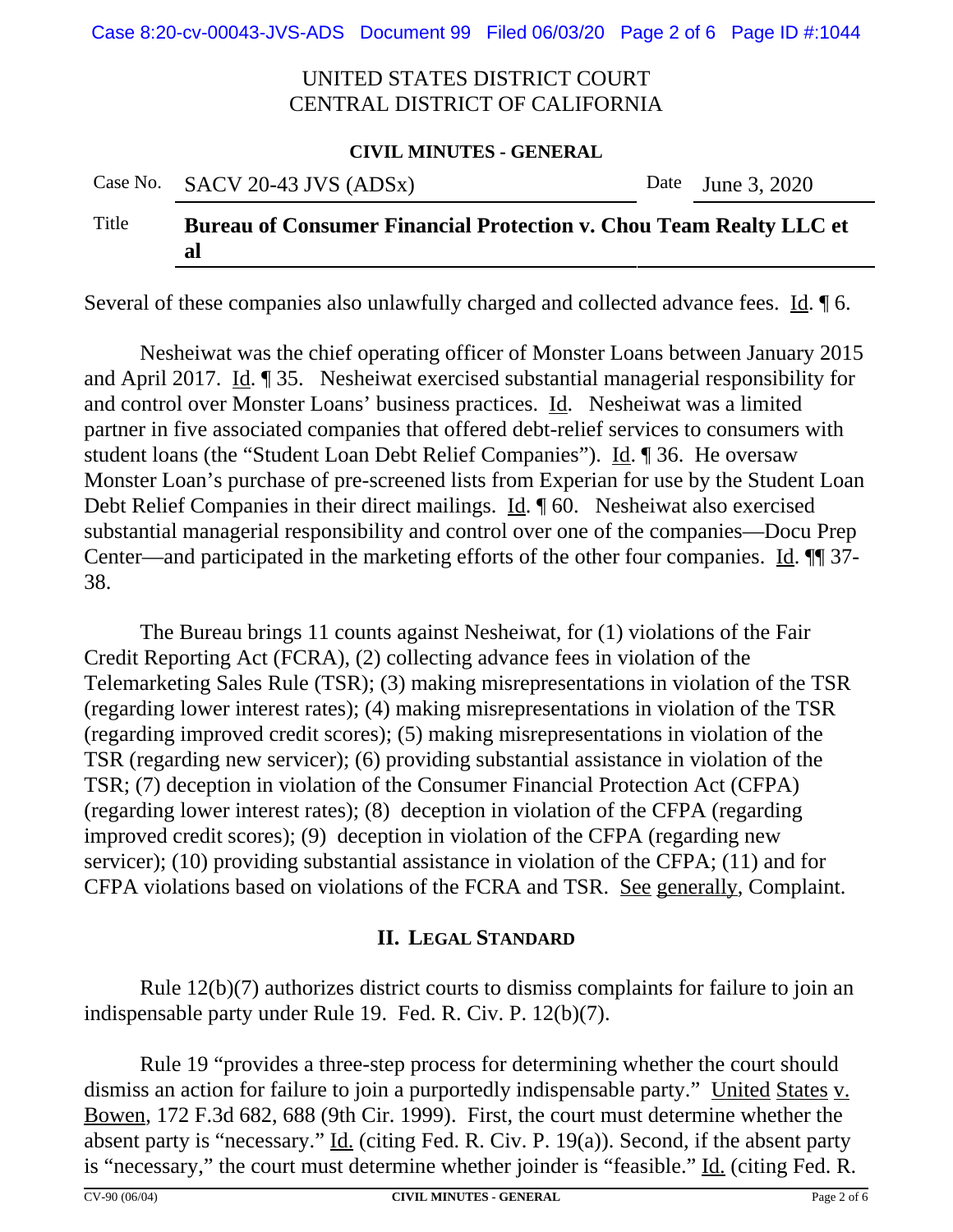Case 8:20-cv-00043-JVS-ADS Document 99 Filed 06/03/20 Page 3 of 6 Page ID #:1045

# UNITED STATES DISTRICT COURT CENTRAL DISTRICT OF CALIFORNIA

#### **CIVIL MINUTES - GENERAL**

|       | Case No. SACV 20-43 JVS (ADSx)                                                  | Date June 3, 2020 |
|-------|---------------------------------------------------------------------------------|-------------------|
| Title | <b>Bureau of Consumer Financial Protection v. Chou Team Realty LLC et</b><br>al |                   |

Civ. P. 19(a),(b)). Third, if joinder is not "feasible," the court must determine whether the absent party is "indispensable," <u>i.e.</u>, whether in "equity and good conscience" the action can continue without the party.  $\underline{Id}$ . (citing Fed. R. Civ. P. 19(b)). If joinder is not feasible and the absent party is indispensable, the court must dismiss the action.

The Court may consider testimony to resolve the motion under Rule 12(b)(7). "In ruling on a dismissal for lack of joinder of an indispensable party, a court may go outside the pleadings and look to extrinsic evidence." Davis Cos. v. Emerald Casino, Inc., 268 F.3d 477, 480 (7th Cir. 2001). The Court "has a duty to protect absent persons who will be affected by [its] decree"; thus, the inquiry into whether such persons exist "should not be hampered by the evidentiary rules [Plaintiffs] would impose." McShan v. Sherrill, 283 F.2d 462, 464 (9th Cir. 1960) (considering affidavits over non-moving party's objection). Moreover, "evidence concerning absent indispensable parties may also be presented by the affidavit of any person having knowledge bearing upon their existence." Id.

# **III. DISCUSSION**

Nesheiwat argues that the case should not proceed without Desiree Hoose ("Hoose") and Tax Time Relief, Inc. dba Monster Tax Relief ("Monster Tax") as defendants in this action pursuant to Rule 19(a). Alternatively, he asks the Court to dismiss the Complaint against him pursuant to Rule 12(b)(7), based on the Bureau's failure to join these allegedly necessary parties. See generally, Mot., Dkt. No. 56.

# **A. Nesheiwat's Request for Judicial Notice**

Nesheiwat requests that the Court take judicial notice of the following: (1) the Complaint in this action, (2) the Articles of Incorporation for Tax Time Relief, Inc., filed March 8, 2016, (3) the Statement of Information for Tax Time Relief, Inc., filed January 13, 2017, and (4) the Fictitious Business Name Statement for Tax Time Relief, Inc. d/b/a Monster Tax Relief, recorded on March 20, 2016. RJN, Dkt. No. 56-10.

Under Federal Rule of Evidence 201, the Court may take judicial notice of matters of public record if the facts are not "subject to reasonable dispute." Lee v. City of Los Angeles, 250 F.3d 668, 688-89 (9th Cir. 2001); see Fed. R. Evid. 201(b). The Court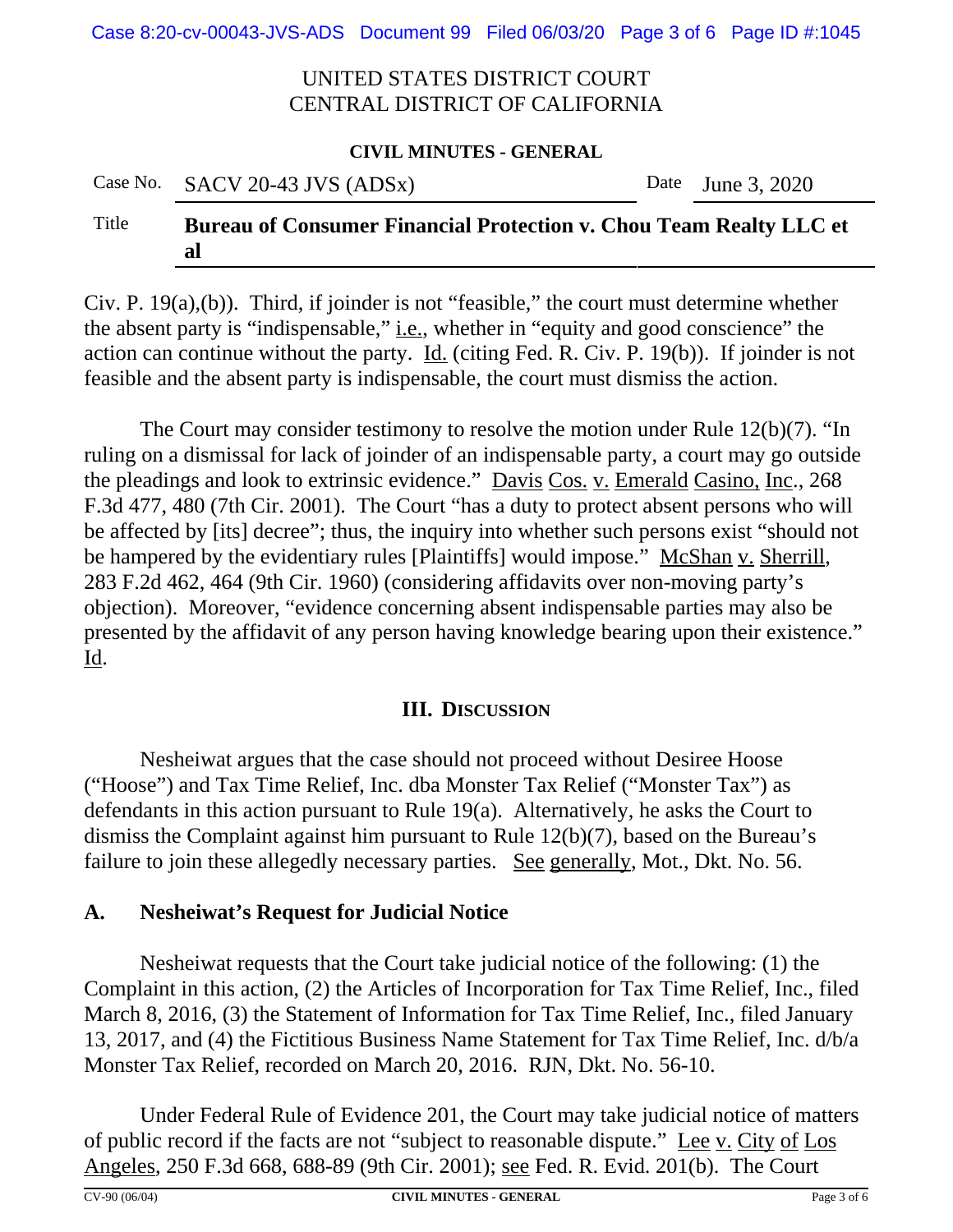Case 8:20-cv-00043-JVS-ADS Document 99 Filed 06/03/20 Page 4 of 6 Page ID #:1046

# UNITED STATES DISTRICT COURT CENTRAL DISTRICT OF CALIFORNIA

#### **CIVIL MINUTES - GENERAL**

# Case No. SACV 20-43 JVS (ADSx) Date June 3, 2020 Title **Bureau of Consumer Financial Protection v. Chou Team Realty LLC et al**

takes judicial notice of the documents in the RJN pursuant to Fed. R. Evid. 201. All of the documents in the RJN contain facts that "can be accurately and readily determined from sources whose accuracy cannot reasonably be questioned." Fed. R. Evid. 201(b)(2).

# **B. The Bureau Has Discretion in Deciding Which Parties to Join in its Enforcement Action**

First, the Court is persuaded by the Bureau's argument that it possesses broad discretion in deciding whom to sue in this action, and that Rule 19 is not the appropriate vehicle to force the Bureau to name parties it declined to include in its Complaint. See Opp'n at 4-5.

An agency's decision not to bring an enforcement action against a person or entity is "presumed immune from judicial review." Heckler v. Chaney, 470 U.S. 821, 831 (1985). Accordingly, "courts have generally concluded that defendants cannot employ Rule 19 to force the [agency] to sue other parties or face dismissal in enforcement actions." SEC v. Norstra Energy Inc*.*, 2016 WL 4530893, at \*1 (S.D.N.Y. Jan. 19, 2016) (collecting cases). Nesheiwat "may not circumvent the exercise of agency discretion through compulsory joinder rules." SEC v. Princeton Econ. Int'l, 2001 WL 102333, at \*1 (S.D.N.Y. Feb. 7, 2001).Nesheiwat does not meaningfully distinguish this cases or even address them. See Reply, Dkt. No. 79.

# **C. Desiree Hoose and Monster Tax Are Not Necessary Parties**

Even if Rule 19 permitted Nesheiwat to seek compulsory joinder or dismissal in this Bureau enforcement action, Hoose and Monster Tax would not be required parties.

Nesheiwat generally argues that Monster Tax and Monster Loans "are one in the same, albeit two separate legal entities, with the same goal in mind." Mot. at 11. Desiree Hoose is Monster Tax's chief executive officer.<sup>2</sup> Id.; <u>see</u> Dkt. No. 56-6, Ex. 5. According to Nesheiwat, "the relief sought by the Bureau cannot be complete in the absence of Desiree Hoose and Monster Tax, as they are integral and necessary

 $2$  Hoose's husband, Robert Hoose, is a defendant in the action, based on his involvement with Docu Prep Center. <u>See</u> Complaint  $\P$  43.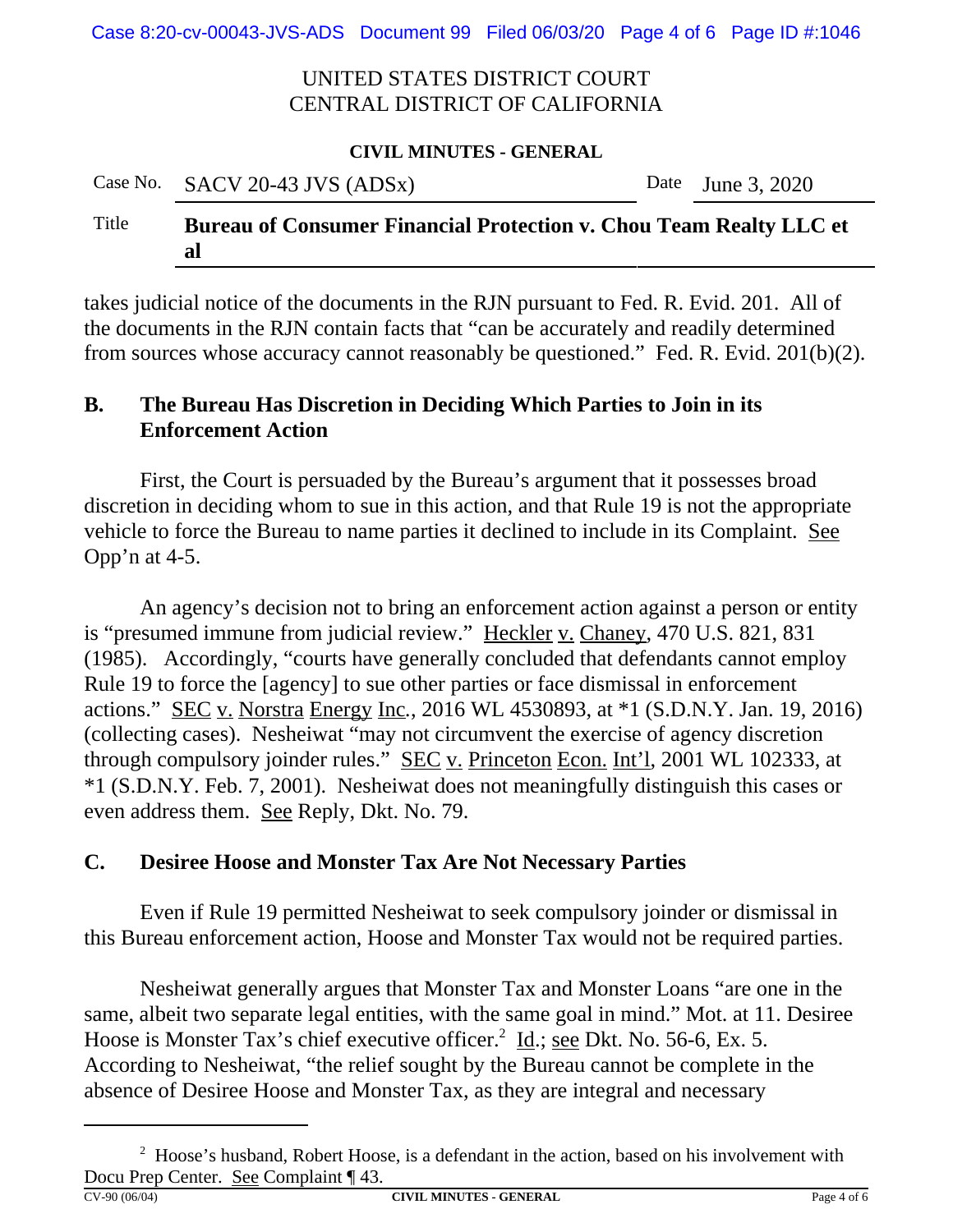Case 8:20-cv-00043-JVS-ADS Document 99 Filed 06/03/20 Page 5 of 6 Page ID #:1047

# UNITED STATES DISTRICT COURT CENTRAL DISTRICT OF CALIFORNIA

#### **CIVIL MINUTES - GENERAL**

|       | Case No. SACV 20-43 JVS $(ADSx)$                                                | Date June 3, 2020 |
|-------|---------------------------------------------------------------------------------|-------------------|
| Title | <b>Bureau of Consumer Financial Protection v. Chou Team Realty LLC et</b><br>al |                   |

components of the unlawful enterprise the Bureau alleges in the Complaint." Id. at 12; see Fed. R. Civ. P 19(a)(1)(A).

In support of this argument, he suggests that Monster Loans and Monster Tax used the same allegedly unlawfully obtained consumer report information to market their tax debt relief services. Although he admits that services the two entities offered were "different," "the source of consumer information upon which such services were provided was the same." Id. at 13. In particular, Nesheiwat suggests that Hoose and Monster Tax committed some of the same FCRA and TSR violations that the Bureau alleges he committed. Id. at 13-16. Accordingly, Nesheiwat argues that the Bureau cannot obtain complete relief in the absence of these parties. Id.

The Court finds that Nesheiwat has not met his burden of showing that Hoose and Monster Tax are required parties under Rule 19 or that the Court should dismiss him from the action. See, e.g., FTC v. Commerce Planet, Inc*.*, 2010 WL 11673795, at \*3 (C.D. Cal. 2010) ("the FTC is not required to bring enforcement actions against all entities involved with an allegedly unfair or deceptive practice," and if the defendant is liable, "the Court can clearly accord complete relief among the existing parties."). The Court may award the Bureau's requested relief against Nesheiwat regardless of Hoose and Monster Tax's presence as defendants; Nesheiwat has not provided evidence to the contrary, and does not seriously contest this issue.

### **IV. CONCLUSION**

For the foregoing reasons, the Court **DENIES** the motion. The Court finds that oral argument would not be helpful in this matter and **vacates** the June 8, 2020 hearing. Fed. R. Civ. P. 78; L.R. 7-15.

# **IT IS SO ORDERED.**